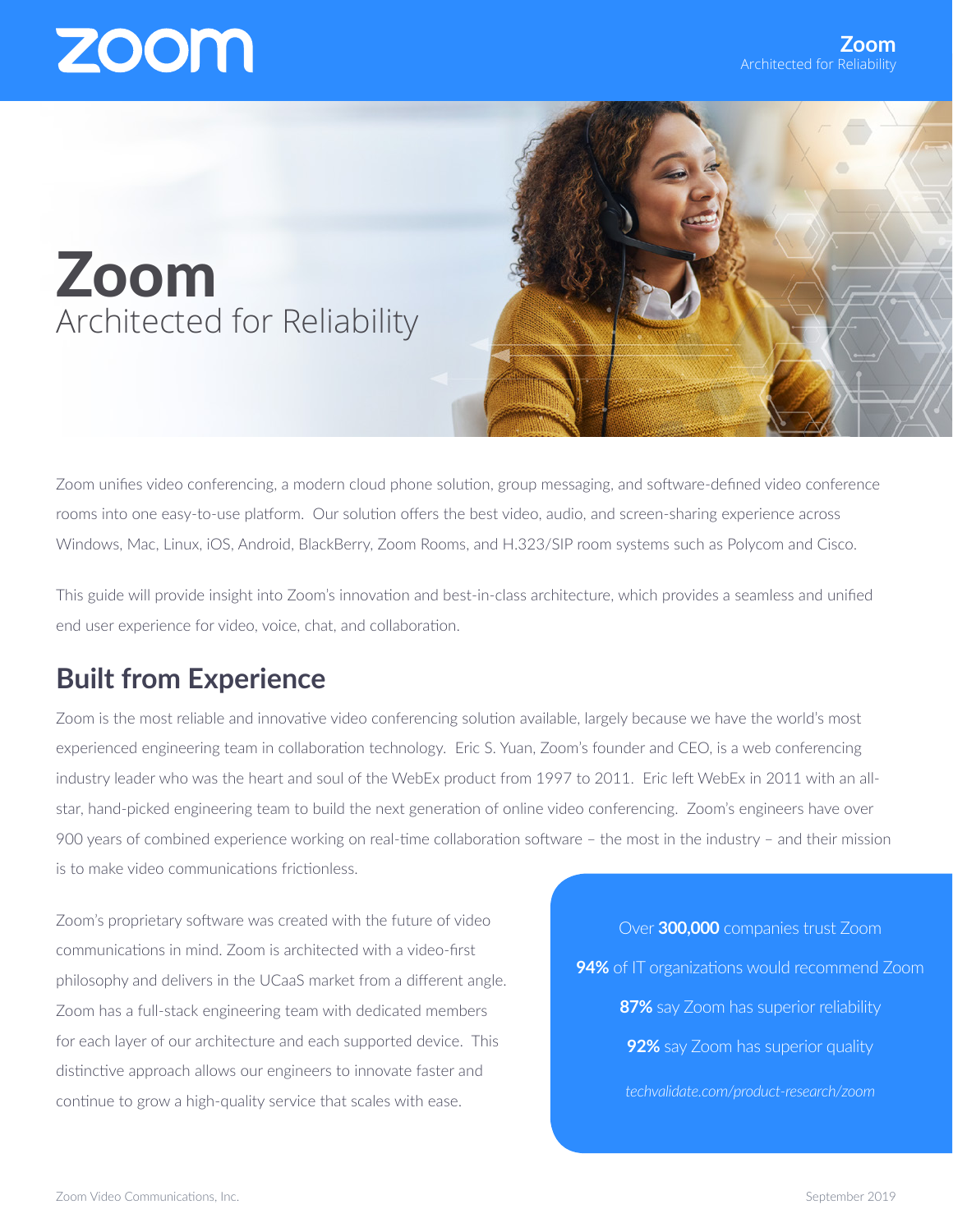#### **Innovation Creates the Difference in User Experience**

Zoom's unique approach to the way we've architected our service means that Zoom has features that other solutions just

can't provide, at a scale, and with quality that is unmatched.

Unique host & attendee capabilities include:

- Show a video clip (either from a URL or your desktop) with audio in a meeting – no uploading required
- Co-annotation
- Video breakout rooms (up to 50 rooms per meeting)
- Mobile screen screen sharing though iOS Airplay
- Zoom's cross-platform messaging service provides a directory for point-to-point calling

Zoom's vision of making video conferencing frictionless means delivering great video meeting experiences for desktop, mobile, and conference rooms. The meeting experience across all of these devices and environments is seamless. And through integrations and APIs, organizations are able to incorporate video meetings within existing workflows and systems.



"Zoom has changed the way we collaborate. Every employee can use Zoom and it has revolutionized how we do business."

**Conrad Liwanag, IT Administrator, Logitech International** logitech

#### **Architected for Quality and Reliability**

Zoom's unique cloud architecture makes all of this possible. Our architecture starts at the base with the Intelligent Transport Layer, which decides if UDP, TCP, TLS, or HTTPS on the client layer is the best experience for connectivity based on different proxy settings and the need to go through firewalls. Reliable UDP is used for content screen sharing. Zoom will detect client geolocation and assign closed resources. It may impose private links for cross international countries.

The next layer is the Reactive Quality of Service Layer. Zoom is the only service to have this, and it is a critically important layer in the stack because it reacts to real time network and device status. This layer not only monitors the client's bandwidth, packet loss, latency and Jitter, but also collects the client's CPU usage, memory and network I/O. It notifies the up layer to take the best action within adaptive technology.

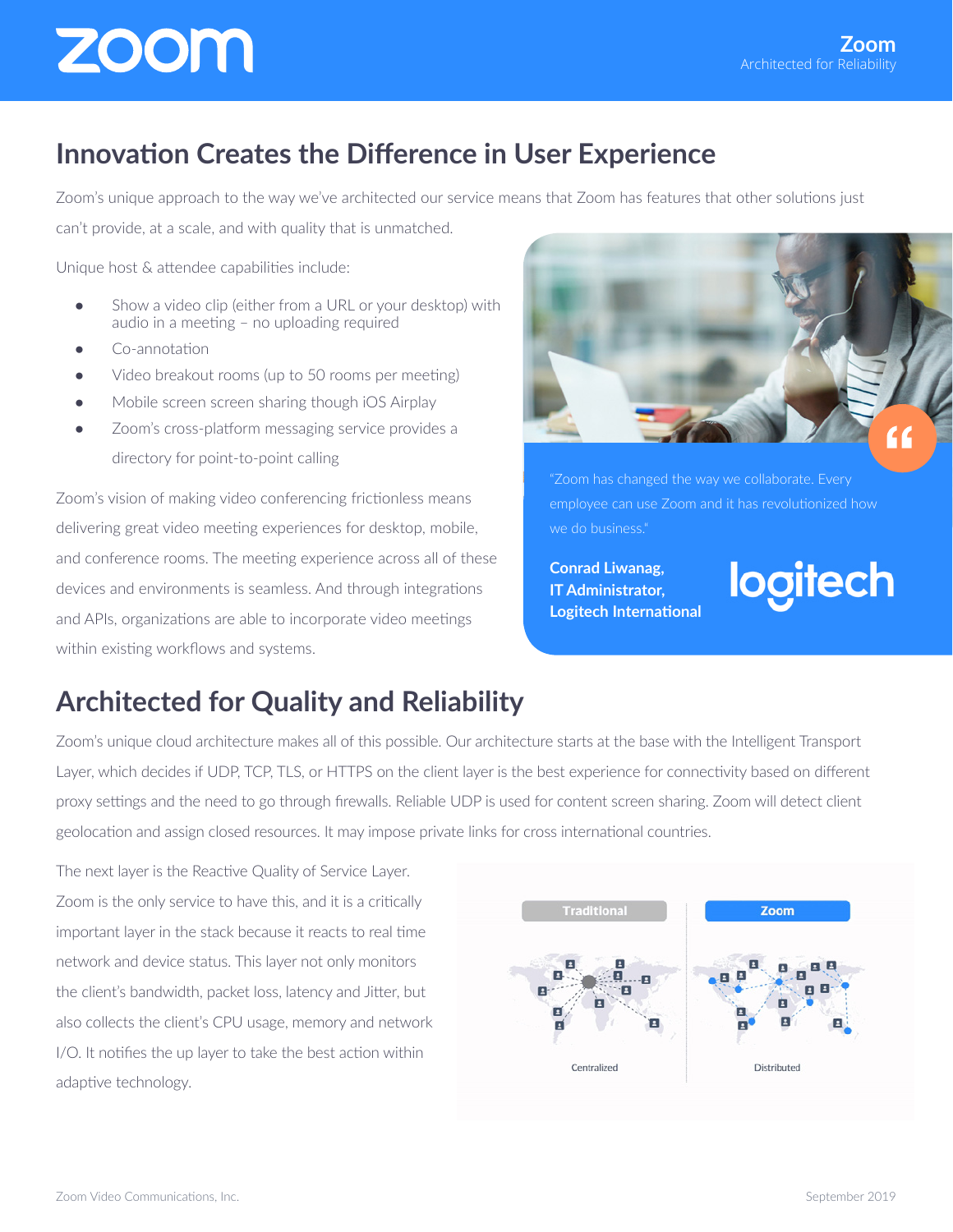Zoom's Adaptive Codec in Session Layer, unlike that of other providers, is created with proprietary coding. The multiple layers around this codec optimize the video frame rate and resolution and provide superior quality and reliability for various network environments and different devices. Zoom uses multiple streams, allowing the application to toggle between streams to ensure that the best quality video gets delivered to end users. Because of Zoom's compression technology, the system can operate well in an environment



with up to 45% packet loss. In these instances, Zoom will prioritize audio over video, because audio is more crucial in business discussions and collaboration. Zoom's multi-stream technology handles bandwidth adjustments for the end user to improve their quality based upon their ability to receive data.

The Distributed Conference Layer utilizes subscription information for switch technology with no transcoding or mixing. Traditional conferencing services always transcode the streams and mix them together. Zoom's switching method uses less CPU and memory, giving our system a massive scalability difference. One server can handle 2000 clients. Zoom uses globally-distributed technology based on user geolocation and optimized network path. The meeting participants are always connected to a nearby data center and assigned to the least loaded server. On the other hand,



meeting participants will be aggregated to same server if they are in same place. This architecture also satisfies flexible onpremise and hybrid deployment models and provides traffic cascading delivery for enterprises.

The Meeting Server is our MMR (multi-media router), and MMRs are grouped in a "Meeting Zone." Zone Controllers manage all of the MMRs and report their status to the Global Cloud Controller for each Meeting Zone. The Meeting Zones are duplicated for each data center with the exact same architecture and we can easily add more zones on-the-fly for added capacity in each region. The three layers (the MMR, Zoom Controller, and Global Cloud Controller), are used to balance resources in different locations. If just two participants are in a meeting,

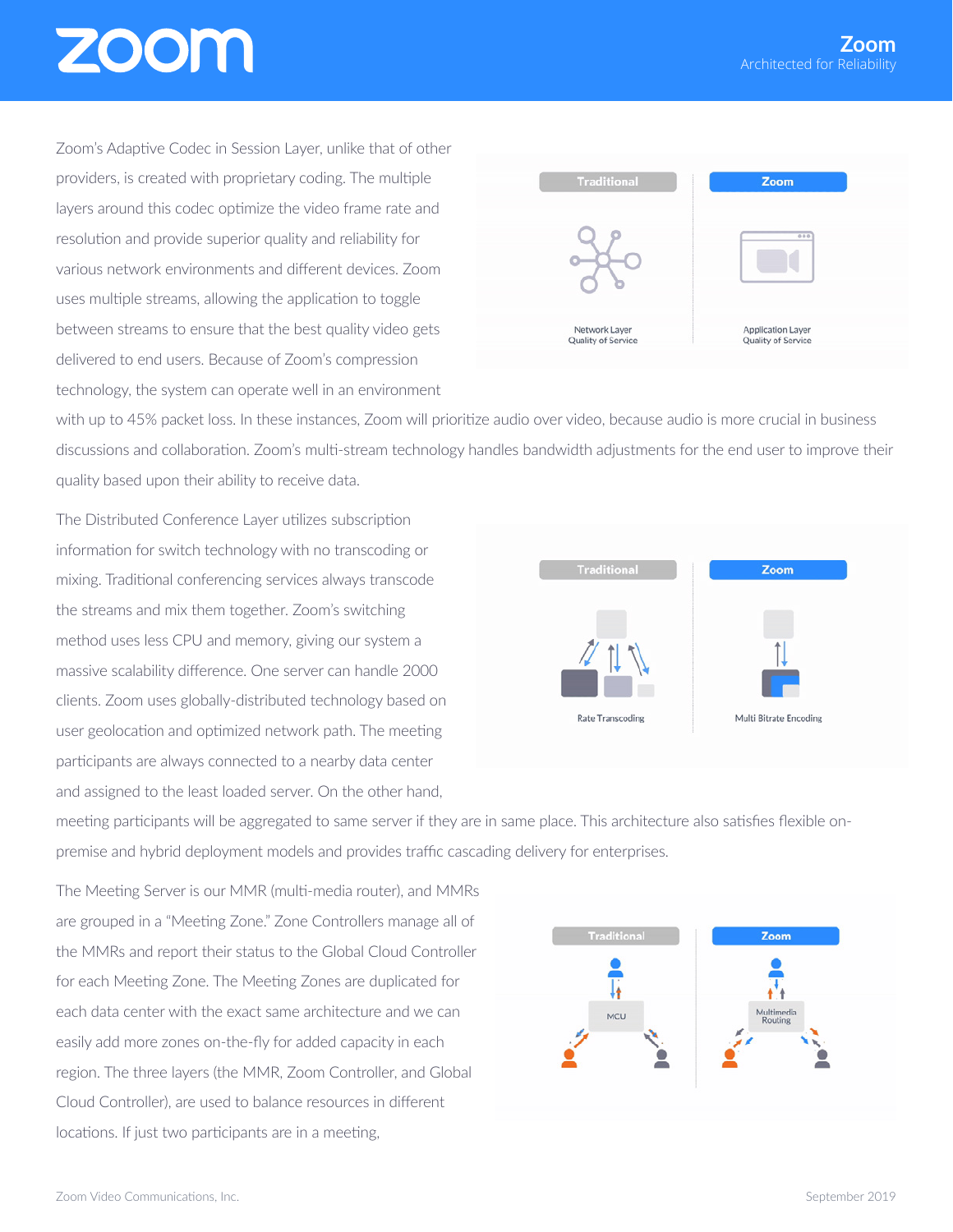Zoom will utilize peer-to-peer connections for excellent speed and reliability. All of this allows Zoom to maintain meeting services availability of 99.99% uptime and deliver the most reliable video service.

#### **Options for On-Premise & Hybrid Deployments**

Offering an on-premise deployment option allows a higher degree of security and performance. This capability allows segmentation of users across both on-premise and cloud environments. Zoom Pro and Free (Basic) user types will use the cloud, and Corp user type will use the on premise.

Offering a hybrid delivery option allows a higher degree of flexibility and performance. Internal users connect to hybrid servers, while external users automatically connect to the public cloud.

Both cloud and on-premise solutions are designed with failover and load balancing mechanisms when deployed. Zoom monitors the zone level with multiple VMs, and if a zone is approaching a threshold or fails, it will move to the next zone. Similarly, at the VM level, if a VM fails or is approaching threshold, the connection moves to the next VM.

#### **Global Distributed Data Centers and Redundancy**

Zoom has brokers and communications servers distributed among multiple interconnected datacenters across the globe, including super nodes in China and India. We are constantly evaluating our datacenters and Internet service providers (ISPs) to optimize performance for our customers in regards to bandwidth, latency and disaster recovery isolation. Our datacenters are situated in secure co-location facilities that are ISP carrier neutral and provide physical security, redundant power, and simultaneous access to top-tier ISP's and peering partners. They are built with fault-tolerant architecture with full redundancy and rapid failover capability. Zoom dynamically load balances the communications servers to automatically move new sessions to the datacenter that has the best response time.

#### **Capacity**

Zoom maintains 50% excess capacity in all aspects of our infrastructure to accommodate our growing business and to meet peak usage requirements. We are confident in our ability to provide service and scale based on our current and future customer needs.

#### **Bandwidth**

Zoom is located in premier co-location facilities that are ISP carrier neutral. Zoom has five ISPs (Level 3, NTT, Cogent, Tata and XO) and is a multi-home BGP. Failover between ISPs is automatic. Even if four ISPs were down, the Zoom service would still work. Zoom supports up to 80G bandwidth and US data center racks are provisioned with a massive amount of bandwidth, each with 40 Gbps of connectivity, for phenomenal performance.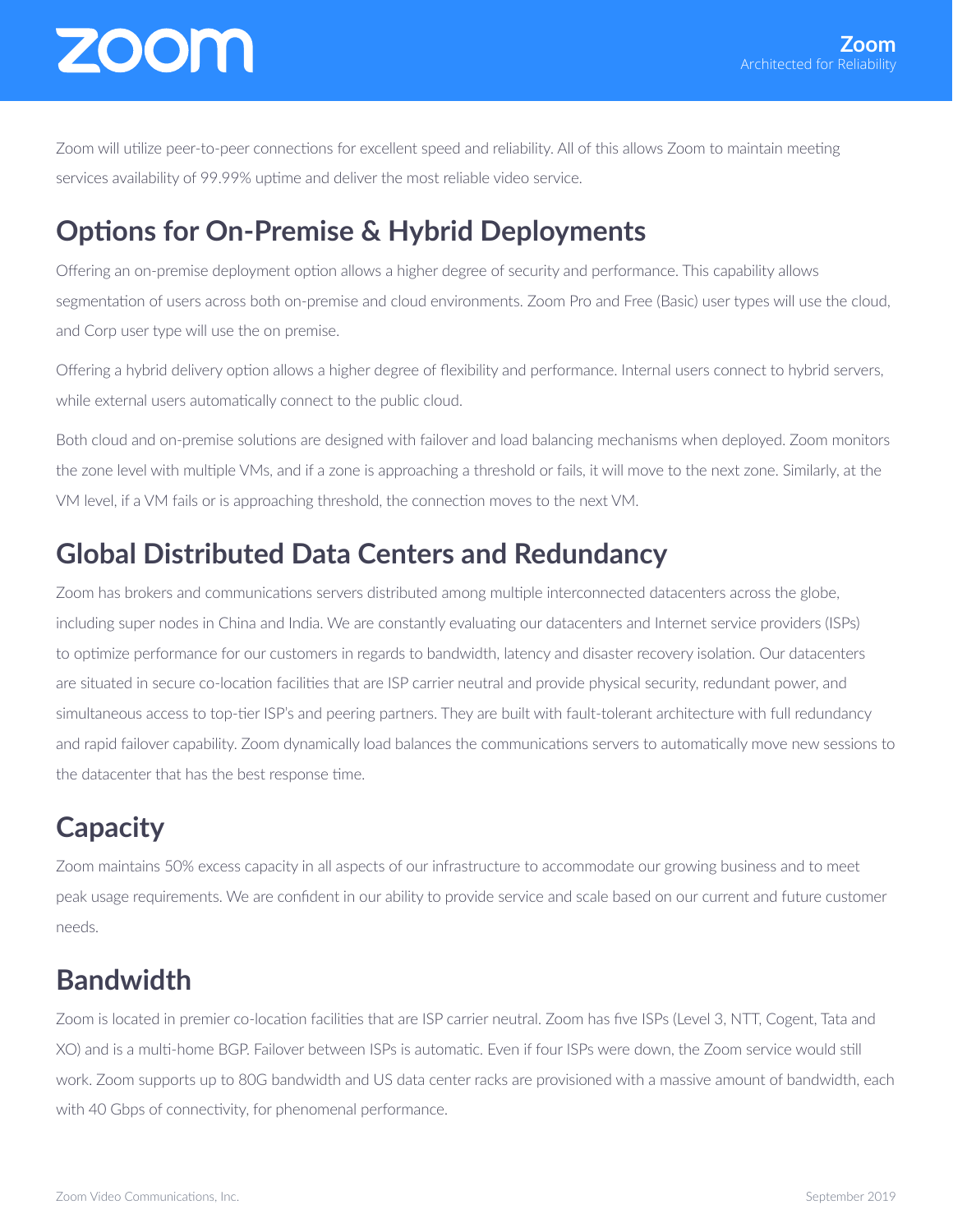#### **Disaster recovery**

Disaster recovery (DR) tests are performed quarterly. Because Zoom uses Active/Active architecture for the meeting service with redundancy in each scope or layer, there is virtually no risk of interrupted service. All data centers are also fully redundant with power, cooling and network carriers. Multiple power feeds, fiber links, backup generators and battery systems provide reliability.

#### **Conclusion**

Zoom's innovative approach in delivery and features provides a consistently superior video conferencing experience. End users appreciate the innovative features, ease of use, reliability and incredible video and audio clarity. And IT managers are assured that the solution is globally available and designed to scale with security and dependability.